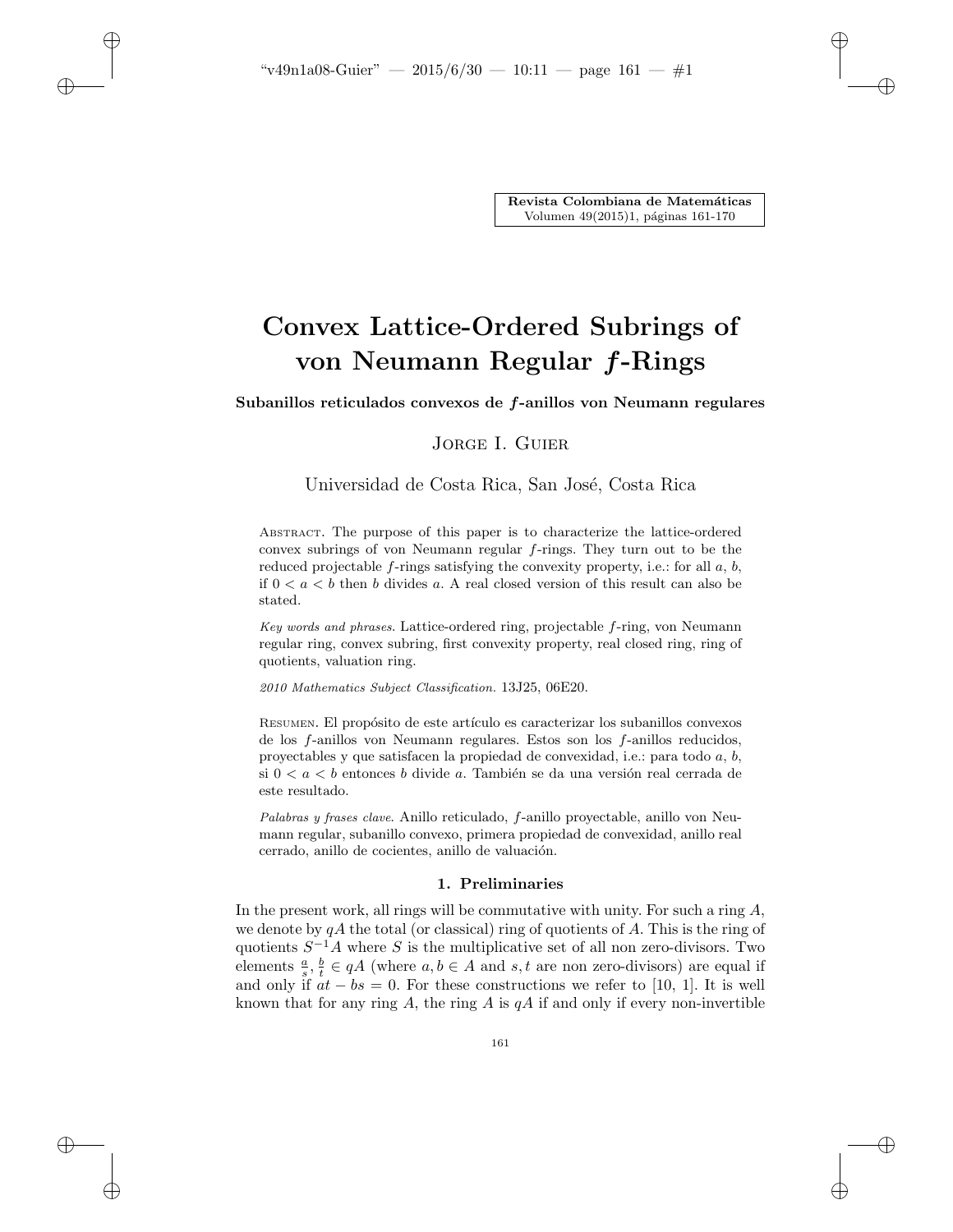✐

✐

✐

#### 162 JORGE I. GUIER

element of  $A$  is a zero divisor ([10, Exercise 7, page 42]). With this fact, it is easy to see that  $q(qA) = qA$  for any ring A. If  $0 \neq \frac{a}{s}$  is a non-invertible element of qA, then a is a zero divisor (otherwise  $\frac{s}{a}$  would be an element of qA such that  $\frac{a}{s} \cdot \frac{s}{a} = 1$ , contradicting the non-invertibility of  $\frac{a}{s}$ ). Then  $\frac{a}{s}$  is a zero divisor, because  $\frac{a}{s} \cdot \frac{b}{1} = \frac{ab}{s} = \frac{0}{s} = 0$  where  $b \in A$  is a nonzero element such that  $ab = 0$ .

An ordered ring  $(A, \leq)$  is a lattice-ordered ring (also called an *l*-ring) if the set  $(A, \leq)$  is a lattice, i.e.: there exist binary operations  $\wedge$  and  $\vee$  on A such that  $a \wedge b = \inf\{a, b\}$  and  $a \vee b = \sup\{a, b\}$ , for all  $a, b \in A$ . A lattice-ordered ring  $(A, \leq, \wedge, \vee)$  is an f-ring (for function ring), if A is isomorphic to a sub-direct product of a family of totally ordered rings. The reader may refer to [2, chapters 8 and 9] for basic properties concerning lattice ordered rings and f-rings.

In [12], the author mentions that if A is an f-ring then  $qA$  is also an f-ring, where the lattice-order structure of  $qA$  is given by  $\frac{a}{b} \vee 0 = \frac{a \vee 0}{b}$  for any  $a \in A$ , where  $b \in A$  is a non zero-divisor with  $b > 0$ . In the case of a reduced f-ring A,  $qA$  is then a reduced f-ring where A is an f-subring of  $qA$  by the embedding  $i: A \to qA : a \mapsto \frac{a}{1}$ . Furthermore, [12, Proposition 1.1] proves that if A is a reduced f-ring then the space  $\pi A$  of minimal prime ideals of A is homeomorphic to the space  $\pi(qA)$  of minimal prime ideals of  $qA$ , and the homeomorphism is given by  $\varphi$ :  $\pi(qA) \to \pi A : P \mapsto P \cap A = P^c$ , the contraction.

Projectability of f-rings was introduced by Keimel in [8] in order to have a representation theorem in terms of continuous sections of Hausdorff sheaves of totally ordered rings over a boolean space. A ring A is projectable if  $A =$  $a^{\perp} + a^{\perp \perp}$  for all  $a \in A$ . In the proof of Theorem 2.4 of [12], the author proves that if A is a projectable f-ring then  $qA$  is also a projectable f-ring. Moreover, Proposition 1.2 of [12] says that for a reduced f-ring A such that  $A = qA$ , the ring  $A$  is projectable if and only if  $A$  is a von Neumann regular ring. The previous discussion and the fact that  $q(qA) = qA$  for any commutative ring A gives the next result.

**Proposition 1.1.** If A is a reduced projectable f-ring, then  $qA$  is a von Neumann regular ring.

#### 2. Convexity in von Neumann Regular Rings

The following lemma explains how the order of  $qA$  is deduced from the definition of the lattice structure on  $qA$ , (cf. [12, p. 356]), and it is given with respect to the order of A.

**Lemma 2.1.** For any f-ring A, any  $a, b \in A$ , and any positive non zerodivisors  $s, t \in A$ , we have that  $\frac{a}{s} < \frac{b}{t}$  in qA if and only if at < bs in A.

**Proof.** This follows from the equivalences:

Volumen 49, Número 1, Año 2015

 $\rightarrow$ 

 $\rightarrow$ 

✐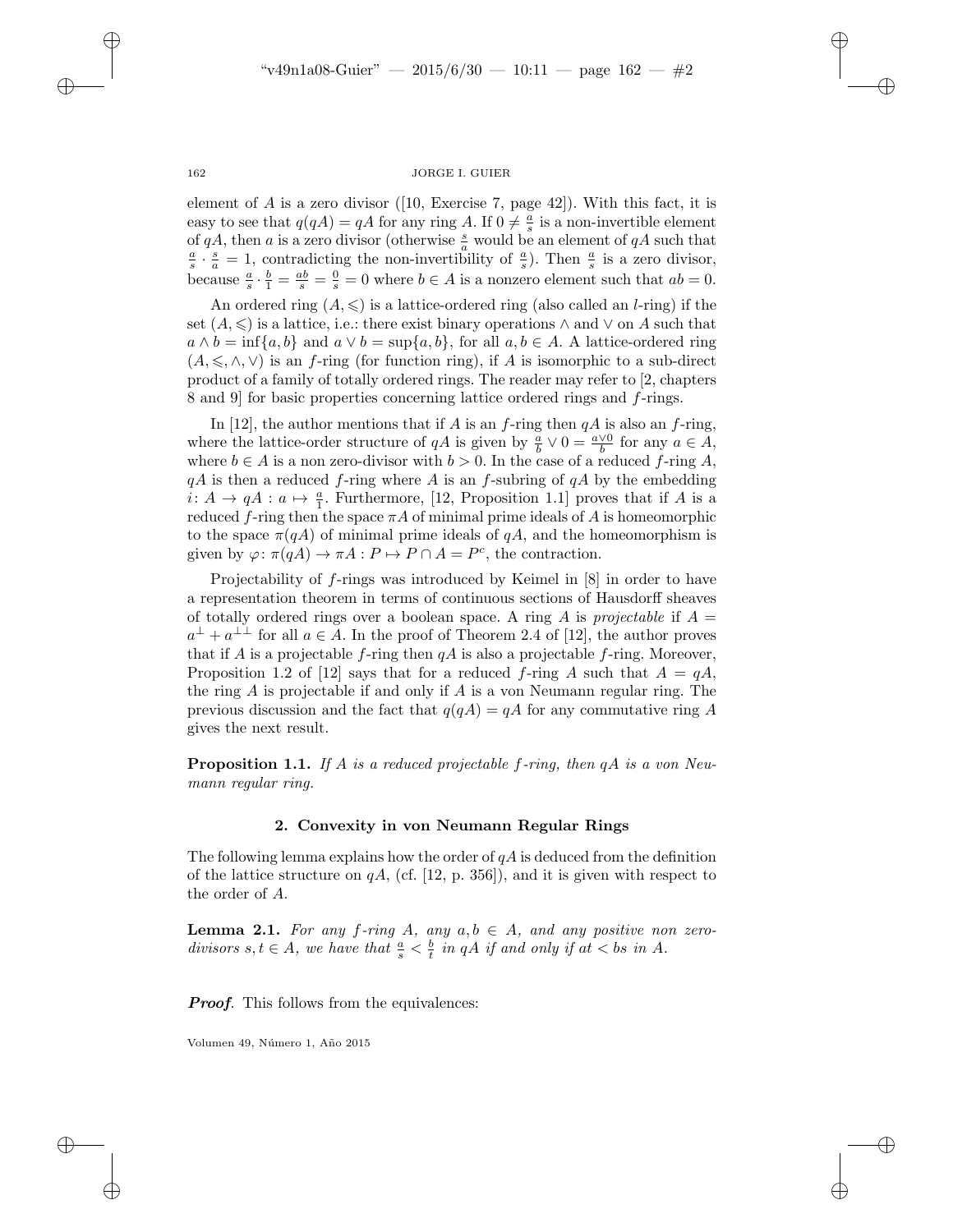#### CONVEX LATTICE-ORDERED SUBRINGS OF VON NEUMANN REGULAR F-RINGS 163

$$
\leq \frac{b}{t} \iff 0 \leq \frac{b}{t} - \frac{a}{s} = \frac{bs - at}{st}
$$

$$
\iff 0 = 0 \land \frac{bs - at}{st} = -\left(0 \lor -\frac{bs - at}{st}\right)
$$

$$
\iff 0 = 0 \lor \frac{at - bs}{st} = \frac{0 \lor (at - bs)}{st}
$$

$$
\iff 0 = 0 \lor (at - bs)
$$

$$
\iff at - bs \leq 0
$$

$$
\iff at \leq bs.
$$

Therefore we also have

a s

 $\rightarrow$ 

 $\rightarrow$ 

✐

✐

$$
\frac{a}{s} < \frac{b}{t} \iff at < bs. \tag{\text{S}
$$

✐

✐

✐

✐

An ordered ring A satisfies the *first convexity property* if the formula  $\forall a \forall b (0 < a < b \rightarrow b \mid a)$  is true in A. This definition is a special case of the *n*-th convexity property in [11] and it also appears in [6] as the divisibility property. The first convexity property may be restated in terms of the embedding of the ring in its total ring of quotients. The next proposition can be deduced from Theorem 7.6 and Proposition 6.10 (i) and (ii) respectively in [9]. We must first observe that a projectable  $f$ -ring has dominating units; cf. Definition 2 of Section 7 in [9]. We give here a simpler proof in the case of projectability, but we need first of all the notion of a Boolean product. According to [3] (or [4]), a ring A is a Boolean product of an indexed family  $(A_x)_{x\in X}$ ,  $X\neq\emptyset$ , of rings if A is a subdirect product of  $\prod_{x \in X} A_x$  where X can be endowed with a Boolean space topology so that:

- (i)  $[a = b] = {x \in X : a(x) = b(x)}$  is a clopen set of X, for all  $a, b \in A$ ; and
- (ii) if  $a, b \in A$  and N is a clopen set of X, then the element  $c = a_{\upharpoonright N} \cup b_{\upharpoonright X \setminus N}$ must be in A. The element c is a in N and b in  $X \setminus N$ .

As usual, we will denote this by  $A \in \Gamma^a(X, (A_x)_{x \in X})$ .

**Proposition 2.2.** Let  $A$  be an  $f$ -ring.

- (i) If A satisfies the first convexity property, then the injective map  $\iota \colon A \hookrightarrow qA : a \mapsto \frac{a}{1}$  is convex.
- (ii) Suppose that A is a projectable ring. If the injective map  $\iota: A \hookrightarrow qA$ :  $a \mapsto \frac{a}{1}$  is convex, then A satisfies the first convexity property.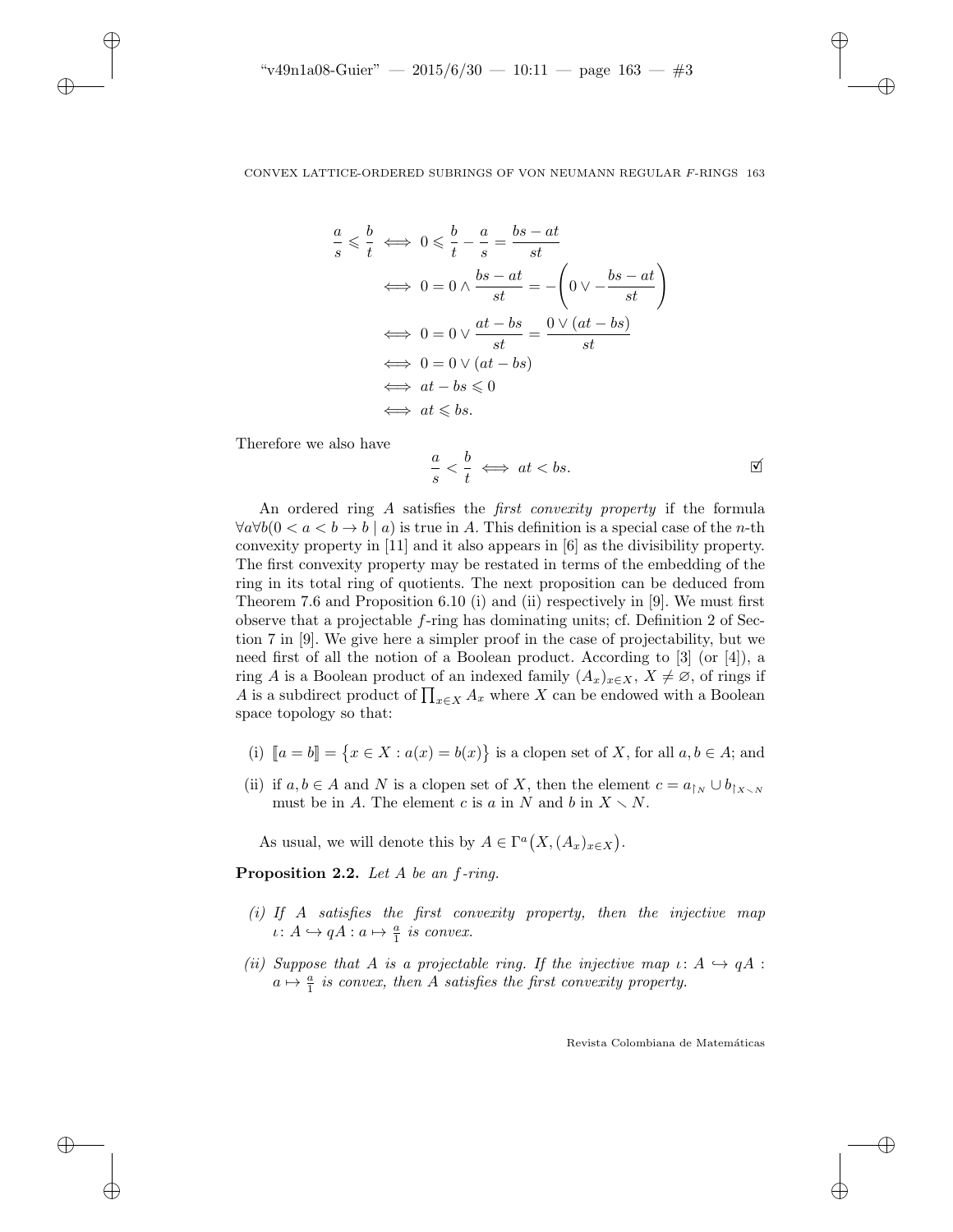✐

✐

✐

#### 164 JORGE I. GUIER

#### Proof.

- (i) Let  $a, b, c \in A$  be such that  $0 < \frac{a}{b} < \frac{c}{1}$ , where  $b \neq 0$  is a non zerodivisor, and we may suppose that  $b$  is positive. By Lemma 2.1, we have  $0 < a < bc$ . By the first convexity property of A, we have  $bc \mid a$ , i.e., there is  $d \in A$  such that  $(bc)d = b(cd) = a$ . Therefore  $\frac{a}{b} = cd \in A$ , proving the convexity of the inclusion map  $A \hookrightarrow qA$ .
- (ii) Let  $a, b \in A$  be such that  $0 < a < b$ .

If b is a non zero-divisor, then we may consider  $\frac{a}{b} \in qA$ . Since  $b > 0$ , by Lemma 2.1 we have  $0 < \frac{a}{b} < 1$ . By convexity of the map  $\iota$ , we have  $\frac{a}{b} = c \in A$ . This means  $b \mid a$  in A.

If  $b$  is a zero divisor, we use the projectability of  $A$  and the representation Theorem of Keimel in [8] in order to get  $A \in \Gamma^a(\pi A, (A/p)_{p \in \pi A})$ , where  $\pi A$  is the space of minimal prime ideals of A. Since b is a zero divisor, the clopen set  $N = [b = 0] = \{p \in \pi A : b(p) = 0\}$  is nonempty. The inequality  $0 < a < b$  in A gives  $0 \leq a(p) \leq b(p)$  for all  $p \in \pi A$ . The element  $s = b_{\uparrow \pi A \smallsetminus N} \cup 1_{\uparrow N}$  belongs to A and is such that  $0 < a < s$ . Now  $s \in A$  is a non zero-divisor. By the previous item we have  $s | a$  in A, i.e., there exists  $c \in A$  such that  $sc = a$ . We prove  $bc = a$ . It suffices to see that  $b(p)c(p) = a(p)$  for each  $p \in \pi A$ . If  $p \in \pi A \setminus N$ , this is clear by the construction of s. If  $p \in N$ , then  $b(p) = 0$  and therefore  $a(p) = 0$  by the inequality in  $A/p$ ; thus it is also clear that  $b(p)c(p) = a(p)$ .

**Proposition 2.3.** If  $A$  is a reduced and projectable  $f$ -ring satisfying the first convexity property, there exists a von Neumann regular f-ring B such that A is a convex subring of B.

**Proof.** It suffices to take  $B = qA$  in Propositions 1.1 and 2.2.

It is a well known fact that for a von-Neumann regular ring A, there exists a Boolean space X and a family  $(A_x)_{x\in X}$  of fields such that  $A \in \Gamma^a(X, (A_x)_{x\in X})$ . Moreover, X and the family  $(A_x)_{x\in X}$  are uniquely determined by A. For an element a in a von-Neumann regular ring A, we call  $a^* \in A$  the element defined by

$$
a^* = \begin{cases} \frac{1}{a(x)}, & \text{if } a(x) \neq 0; \\ 0, & \text{if } a(x) = 0. \end{cases}
$$

Note that  $a^* = \left(\frac{1}{a}\right)_{\vert N} \cup 0_{\vert X \setminus N}$ , where  $N = [a \neq 0]$ ; and that  $aa^*$  is an idempotent of A.

The converse of Proposition 2.3 is also true, as the next two propositions will prove.

Proposition 2.4. Let B be a von Neumann regular f-ring. If A is a convex lattice-ordered subring of B, then A is a projectable reduced f-ring.

Volumen 49, Número 1, Año 2015

 $\rightarrow$ 

 $\rightarrow$ 

✐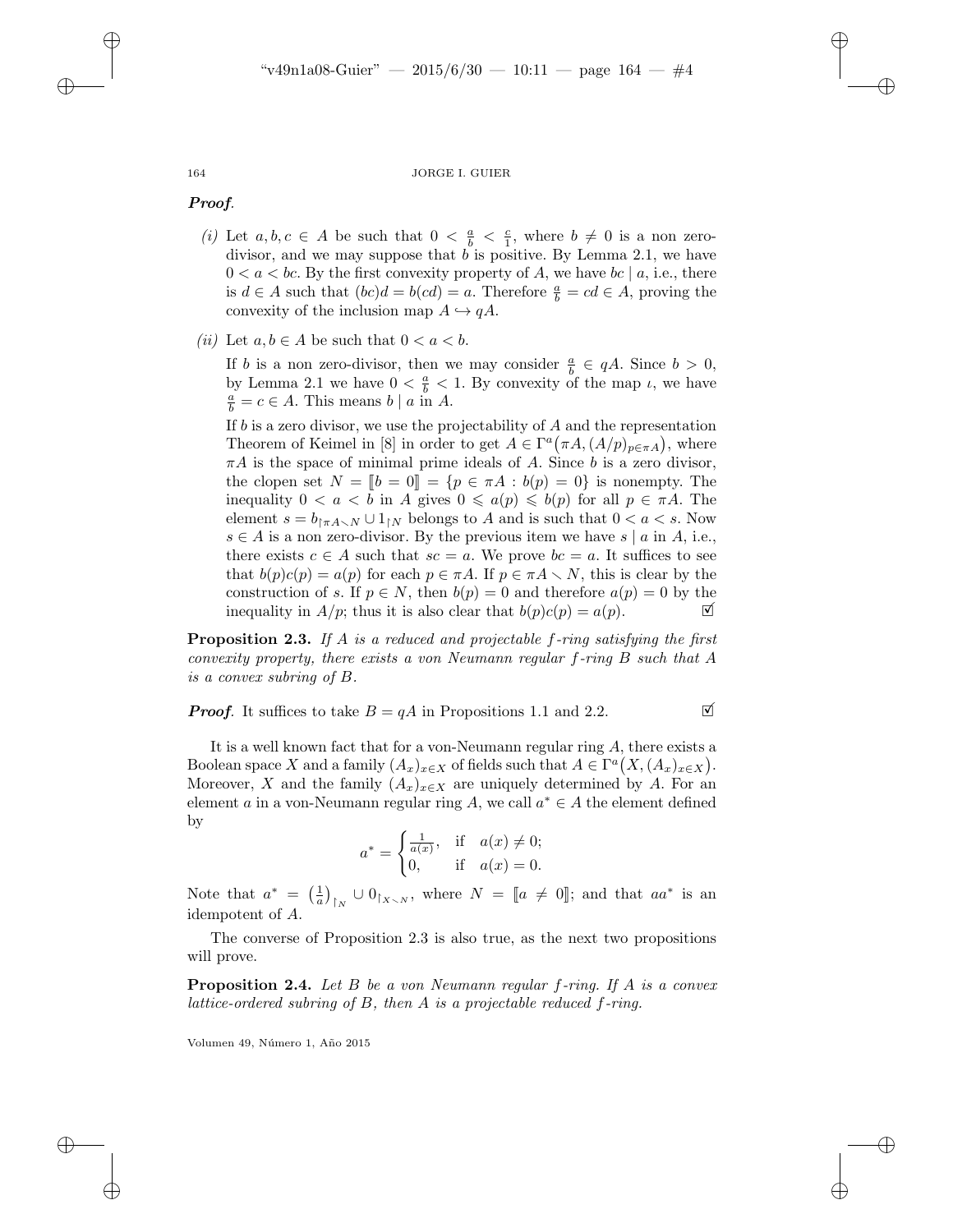✐

✐

✐

#### CONVEX LATTICE-ORDERED SUBRINGS OF VON NEUMANN REGULAR F-RINGS 165

✐

✐

✐

✐

**Proof.** Obviously, A is a reduced f-ring, by [2,  $\S 9.1.2$ ]. To prove that A is projectable, we take any  $a \in A$  and we show that  $A = a^{\perp} + a^{\perp \perp}$ . Let  $\alpha \in A$ be any element. Considering  $a \in B$ , there is  $a^* \in B$  such that  $aa^*$  is an idempotent of B. Then the equality  $\alpha = \alpha(aa^*) + \alpha(1 - aa^*)$  holds in B. Observe that  $|\alpha(aa^*)| = |\alpha| \cdot |aa^*| \leq |\alpha|$ , see [2, §9.4.17]. Since  $\alpha \in A$ , then  $|\alpha| \in A$  too. Therefore we have  $-|\alpha| \leq \alpha (aa^*) \leq |\alpha|$ . The convexity of A in B proves that  $\alpha(aa^*) \in A$ . As  $1 - aa^*$  is also an idempotent, we similarly have that  $\alpha(1 - aa^*) \in A$ .

It is clear that  $c = \alpha(1 - aa^*) \in a^{\perp}$  for  $c \cdot a = \alpha(1 - aa^*)a = \alpha(a - aa^*a)$  $\alpha(a-a) = \alpha \cdot 0 = 0$ . We can now prove that  $d = \alpha(aa^*) \in a^{\perp \perp}$ . For this, take  $y \in a^{\perp}$  (i.e.,  $ya = 0$ ) and then  $yd = y(\alpha(aa^*)) = 0$ . Therefore  $y \perp d$  for all  $y \in a^{\perp}$ . We have shown that  $\alpha = c + d$  where  $c \in a^{\perp}$  and  $d \in a^{\perp \perp}$ , proving the projectability of A.  $\Box$ 

Using Proposition 2.4, we can further prove the next result.

**Proposition 2.5.** Let A be a lattice-ordered ring. If there exists a von Neumann regular f-ring  $B$  such that  $A$  is a convex lattice-ordered subring of  $B$ , then A satisfies the first convexity property.

**Proof.** By Proposition 2.4, A is a projectable reduced f-ring. Therefore  $qA$ is a von Neumann regular f-ring. Now we prove that  $g: qA \to B: \frac{a}{s} \mapsto as^*$ , where  $a \in A$  and  $0 \neq s \in A$  is a non zero-divisor, is a well-defined injective homomorphism of ordered rings.

Observe first that if  $0 \neq s \in A$  is a non zero-divisor, then  $s^* \in B$  is such that  $ss^* = 1$ . In a representation of B as continuous sections of a Hausdorff sheaf of fields over the Boolean space  $X = \pi B$  of prime ideals of B, we must have  $N = \{x \in \pi B : s(x) = 0\} = \emptyset$ ; for if  $N \neq \emptyset$  then  $d = 1_{\upharpoonright N} \cap 0_{\upharpoonright X \setminus N} \in B$ is a nonzero element with  $sd = 0$ . Then  $s(x) \neq 0$  for all  $x \in \pi B$ , and this shows that  $s^*(x) = \frac{1}{s(x)}$  for all  $x \in \pi B$ . In particular  $ss^* = 1$ . A similar argument shows that if  $s, t \in A$  are non zero-divisors, we must have  $(st)^* = s^*t^*$ .

The map g is well defined, for if  $a, b \in A$  and  $s, t \in A$  are two non zerodivisors such that  $\frac{a}{s} = \frac{b}{t}$  in qA, then  $at = bs$  in A. Multiplying this equation by  $s^*$  and  $t^*$ , we get  $as^* = bt^*$ . The map g is clearly a ring homomorphism.

The map g is a homomorphism of *ordered* rings: let  $\frac{a}{s} \in qA$  be such that  $\frac{a}{s} \geq 0$ , with  $0 \neq s \in A$  a non zero-divisor. As we already know, we may suppose that  $s > 0$ . Looking at the element  $s \in B$  in the representation of B as a Boolean sheaf of fields, we have  $s^*(x) = \frac{1}{s(x)} > 0$  for all  $x \in \pi B$ . Therefore  $s^* > 0$ . We also know that  $\frac{a}{s} \geq 0$  means  $a \geq 0$ . Therefore  $as^* \geq 0$ , and thus  $g\left(\frac{a}{s}\right) \geqslant 0.$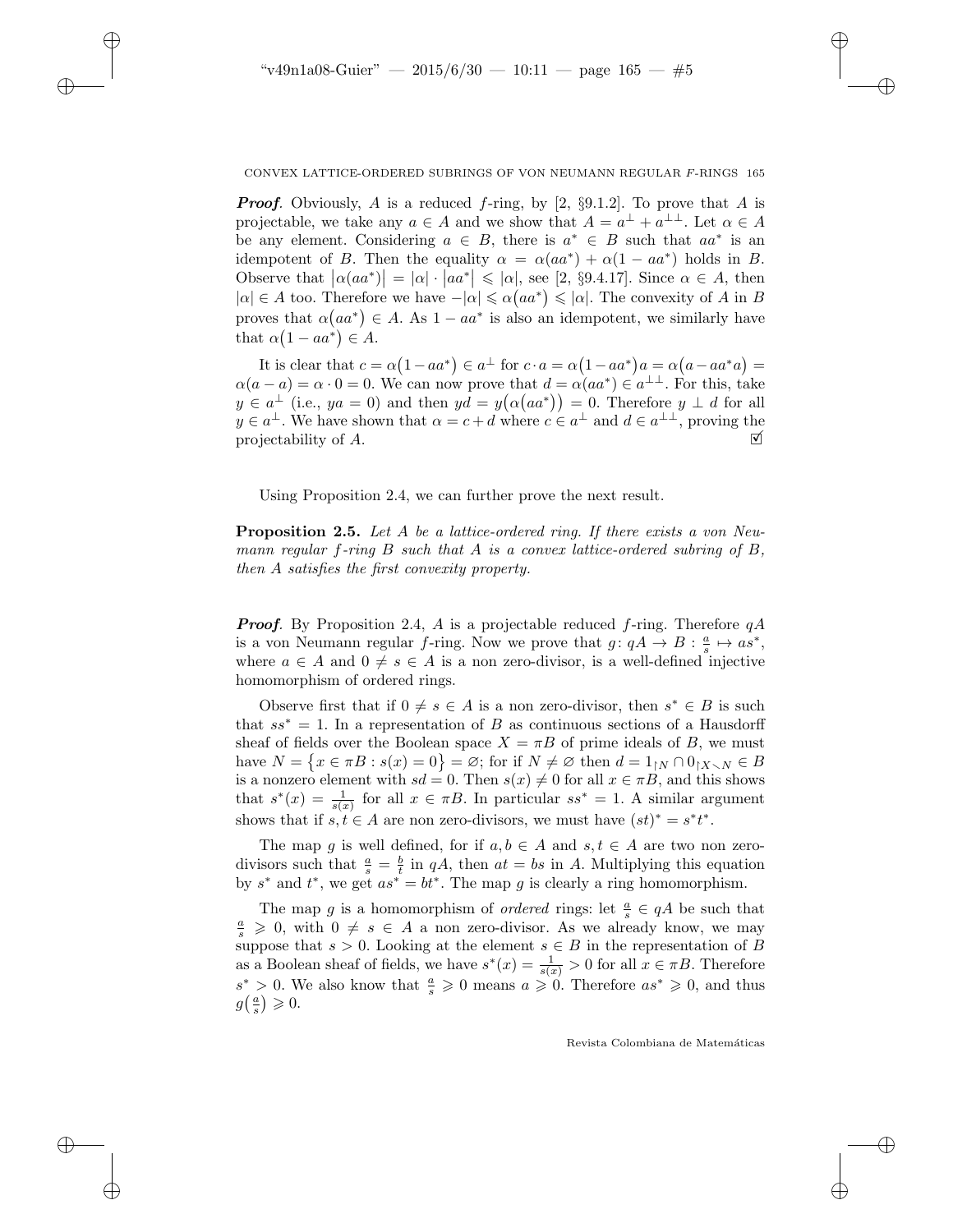✐

✐

✐

#### 166 JORGE I. GUIER

The map g is injective: let  $\frac{a}{s}, \frac{b}{t} \in qA$  with  $a, b \in A$  and with  $s, t \in A$  non zero-divisors, be such that  $g(\frac{a}{s}) = g(\frac{b}{t})$ . Then  $as^* = bt^*$ . Multiplying this equation by st we easily get  $at = bs$ , i.e.,  $\frac{a}{s} = \frac{b}{t}$ .

We have constructed  $g: qA \rightarrow B$ , a well-defined monomorphism of ordered rings. Further, the diagram



where  $j: A \to B$  is the inclusion, is commutative. This is clear, as  $(g \circ \iota)(a) =$  $g(\iota(a)) = g(\frac{a}{1}) = a \cdot 1^* = a \cdot 1 = a$ , for all  $a \in A$ .

From the convexity of the inclusion  $j: A \rightarrow B$ , it follows that  $\iota: A \rightarrow$  $qA: a \mapsto \frac{a}{1}$  is a convex embedding. If  $\frac{a}{s} \in qA$  is such that  $0 < \frac{a}{s} < b$ , with  $a, b \in A$  and  $0 \neq s \in A$  a non zero-divisor, then on applying the injective order homomorphism g to this inequality, we get  $0 < as^* < b$ . By convexity of the inclusion  $j: A \to B$ , we obtain  $as^* \in A$ . Setting  $c := as^* \in A$ , we have  $cs = (as^*)s = a(ss^*) = a1 = a$ , and so  $\frac{a}{s} = \frac{c}{1} \in A$ . By Proposition 2.2, A satisfies the first convexity property.  $\blacksquare$ 

Putting together Propositions 2.3, 2.4 and 2.5, we arrive at the following result.

**Theorem 2.6.** For a lattice ordered ring A, the following are equivalent:

- $(i)$  A is a reduced and projectable f-ring satisfying the first convexity property;
- (ii) there exists a von Neumann regular f-ring  $B$  such that  $A$  is a convex lattice-ordered subring of B.

In fact,  $[15, Corollary 2.4]$  proves that the ring B in the previous theorem must be  $qA$ .

#### 3. Convexity in von Neumann Regular Real Closed Rings

A "real closed" version of this theorem can be proved. According to [13], a domain  $\vec{A}$  is real closed if the following properties are satisfied: (i) the quotient field  $cf(A)$  of A is a real closed field, (ii) A is integrally closed, and (iii) if  $0 \leq b \leq a$  then  $b \mid a^2$  for all  $a, b \in A$ . A ring A is real closed (cf. [13]) if it has the following properties: (i)  $A$  is reduced, (ii) the sum of two radical ideals of A is a radical ideal of A, and, (iii) for every prime ideal p of A, the ring  $A/p$  is a real closed domain.

Volumen 49, Número 1, Año 2015

 $\rightarrow$ 

✐

✐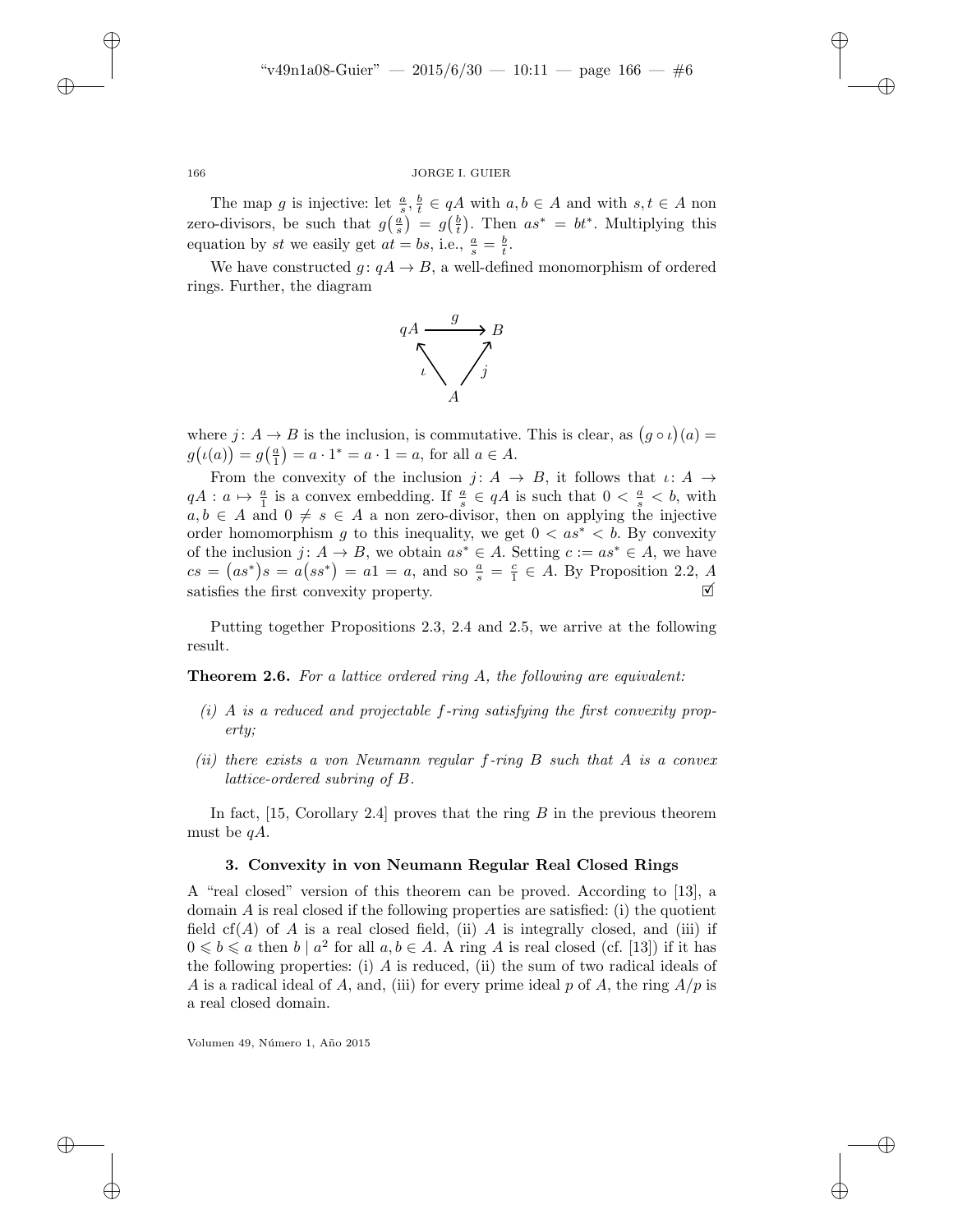✐

✐

✐

CONVEX LATTICE-ORDERED SUBRINGS OF VON NEUMANN REGULAR F-RINGS 167

✐

✐

✐

✐

Boolean products of real closed valuation rings and real closed fields turned out to be projectable real closed rings satisfying the first convexity property [7, Proposition 3.4]. We are going to prove that these rings are precisely those whose total ring of quotients is a von Neumann regular real closed ring. We first prove an auxiliary result.

**Proposition 3.1.** If A is a reduced and projectable  $f$ -ring, then

 $qA \in \Gamma^a(\pi A, \text{cf}(A/p)_{p \in \pi A}).$ 

**Proof.** By the proof of [12, Theorem 2.4], by [8] and by Proposition 1.1 above, it suffices to prove that for each (minimal) prime ideal  $P$  of  $qA$ , there is an ordered-ring isomorphism between  $qA/P$  and  $cf(A/p)$ , where  $p = P \cap A$  is the minimal prime ideal associated to P by contraction.

Consider  $\varphi : qA \to cf(A/p) : \frac{a}{s} \mapsto \frac{a+p}{s+n}$ . Since s is a non zero-divisor, Sonstant  $\varphi$  .  $q_{11} \wedge$  C( $\langle 1/q \rangle$ )  $\cdot \frac{1}{s}$   $\cdot \frac{1}{s+p}$ . Since s is a non-zero-divisor,<br>s  $\notin p = P \cap A$  (by the correspondence of prime ideals of qA and A). Then  $s + p \neq 0$  and  $\frac{a+p}{s+p} \in \text{cf}(A/p)$  is well defined. The map  $\varphi$  is well defined; for let  $\frac{a}{s}, \frac{b}{t} \in qA$  be such that  $\frac{a}{s} = \frac{b}{t}$ : then  $at - bs = 0 \in p$  and  $at + p = bs + p$ , that is,  $\frac{a+p}{s+p} = \frac{b+p}{t+p}$ .

Clearly  $\varphi$  is a ring homomorphism. Also, ker  $\varphi = P$ , for if  $\frac{a}{s} \in qA$ , then  $\frac{a}{s} \in \text{ker } \varphi \text{ iff } \frac{a+p}{s+p} = 0 \text{ iff } a+p=0 \text{ iff } a \in p \text{ iff } a \in P \cap A \text{ iff } \frac{a}{1} \in P \text{ iff } \frac{a}{s} \in P.$ 

Moreover,  $\varphi$  is a surjective homomorphism. Take  $\frac{a+p}{b+p} \in cf(A/p)$ . Then  $b + p \neq 0$  with  $b \in A$ . Using Keimel's representation theorem [8], we get  $b(p) \neq 0$ . Since b is continuous, there exists a clopen subset O of  $\pi A$  such that  $p \in \mathcal{O}$  and  $b_{\uparrow} \in \mathcal{O}$ . Define  $s = b_{\uparrow} \in \mathcal{O} \cup 1_{\uparrow \pi A \setminus \mathcal{O}}$  and therefore  $s \in A$  is a non zero-divisor (since  $s(q) \neq 0$  for all  $q \in \pi A$ ). Since  $s_{\vert \mathcal{O}} = b_{\vert \mathcal{O}}$  it follows that  $s + p = s(p) = b(p) = b + p$  and so  $\frac{a+p}{b+p} = \frac{a+p}{s+p} = \varphi(\frac{a}{s})$  with  $\frac{a}{s} \in qA$ .

By the first isomorphism theorem, there is a ring homomorphism  $\psi: qA/P \to$ cf(A/p) given by  $\frac{a}{s} + P \mapsto \frac{a+p}{s+p}$ . We will see that  $\psi$  is an order isomorphism. Take  $\frac{a}{s} \in qA$  such that  $\frac{a}{s} + P > 0$ . There exists  $\frac{b}{t} \in P$  such that  $\frac{a}{s} > \frac{b}{t}$ . As usual, suppose that  $s > 0$  and  $t > 0$ . Then  $at > bs$  and  $(a+p)(t+p) = at+p$  $bs + p = (b + p)(s + p)$ . Since  $s > 0$  and  $t > 0$  then  $s + p > 0$  and  $t + p > 0$ and this implies  $\frac{a+p}{s+p} > \frac{b+p}{t+p}$ . But  $\frac{b}{t} \in P$  and so  $\frac{b+p}{t+p} = 0$  and therefore  $\frac{a+p}{s+p} > 0$ in cf(A/p). We have shown that  $\frac{a}{s} + P > 0$  implies  $\psi(\frac{a}{s} + P) > 0$ . Similarly, it can be proved that  $\frac{a}{s} + P < 0$  implies  $\psi(\frac{a}{s} + P) < 0$ ; and then  $\frac{a}{s} + P > 0$  if and only if  $\psi(\frac{a}{s} + P) > 0$ . This permits us to conclude that  $\psi$  is an ordered-ring isomorphism, thereby proving the proposition.  $\Box$ 

We can now establish the next proposition.

**Proposition 3.2.** Let  $A$  be an  $f$ -ring. If  $A$  is a projectable real closed ring satisfying the first convexity property then qA is a von Neumann regular real closed ring.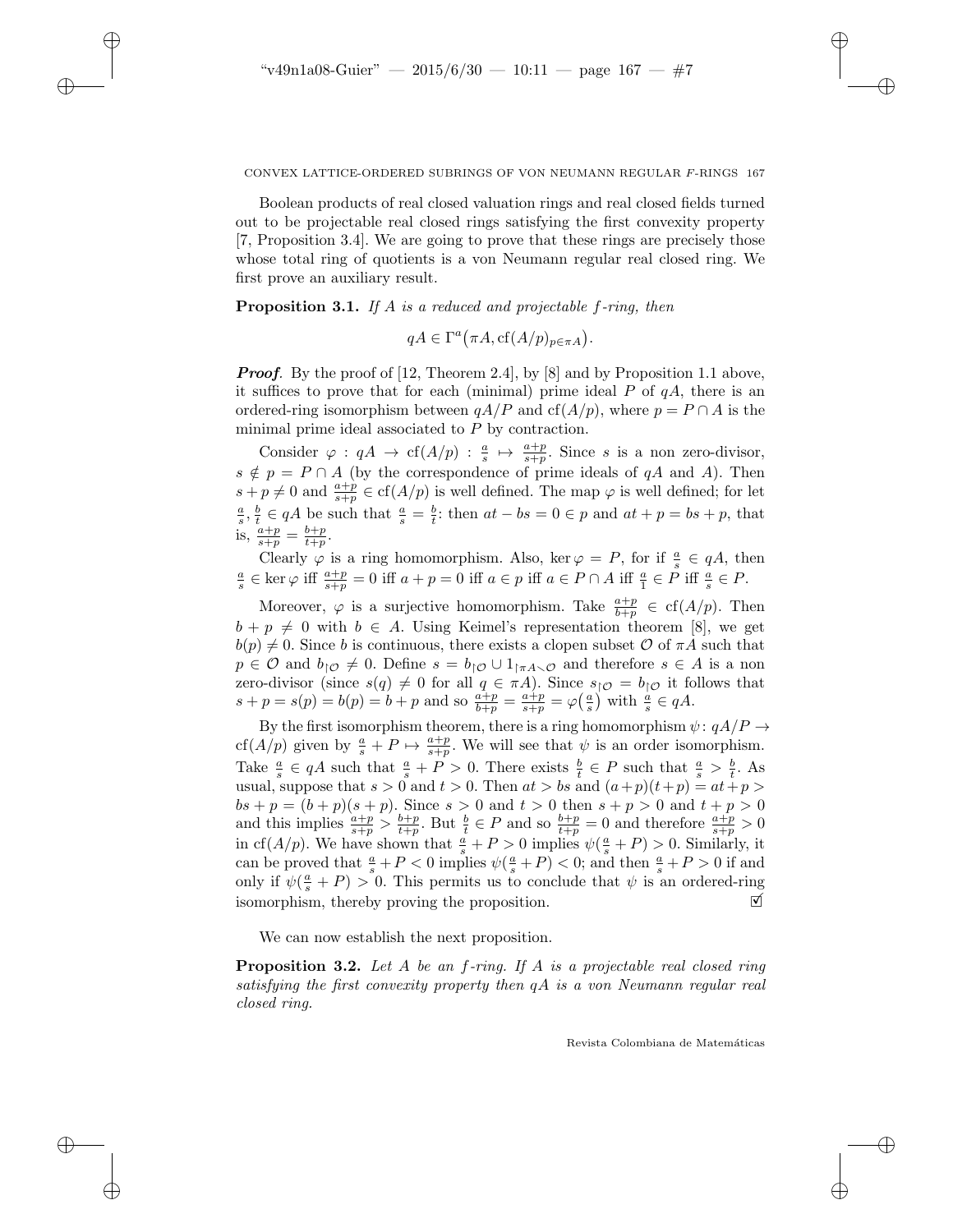✐

✐

✐

#### 168 JORGE I. GUIER

**Proof.** Let A be a projectable real closed ring satisfying the first convexity property. Then  $A/p$  is a real closed valuation ring, for every minimal prime ideal p of A ([7]). By Proposition 3.1, we have  $qA \in \Gamma^a(\pi A, cf(A/p)_{p \in \pi A})$ . And  $cf(A/p)$  are real closed fields, for every minimal prime ideal p of A; see [5]. Therefore  $qA$  is a Boolean product of real closed fields, i.e., a von Neumann regular real closed ring.  $\Box$ 

In [14, Theorems 5.9 and 5.12], the author mentions that if  $B$  is a real closed ring and  $A$  is a convex subring of  $B$ , then  $A$  is a real closed ring and  $B$ is a ring of quotients of A with respect to the multiplicative set  $S = A^+ \cap B^{\times}$ of positive elements of A invertible in B. With these results, a "real closed" version of Theorem 2.6 can be proved.

Theorem 3.3. Let A be an f-ring. Then the following statements are equivalent:

- $(i)$  A is a projectable real closed ring satisfying the first convexity property;
- (ii) there exists a von Neumann regular real closed ring B such that A is a convex lattice-ordered subring of B.

**Proof.** The implication  $(i) \implies (ii)$  follows easily from Propositions 2.2 and 3.2.

(ii)  $\implies$  (i): By Theorem 2.6, A is a reduced and projectable f-ring satisfying the first convexity property. By  $[14,$  Theorem 5.9, it follows that A is a real closed ring.  $\Box$ 

By [14, Theorem 5.21], the ring B in Theorem 3.3 must be  $qA$ .

There is an easy way to see that A is a real closed ring in the proof  $(ii) \implies$ (i) above. First, we remind that an ordered ring  $(A, \leqslant)$  satisfies the intermediate value property for one-variable polynomials if for any  $p(x) \in A[x]$  a monic polynomial and  $a, b \in A$  such that  $p(a)p(b) < 0$ , there is  $c \in (a, b)$  such that  $p(c) = 0$ . By Propositions 2.4 and 3.4 of [7], it suffices to prove that A satisfies the intermediate value property for one-variable polynomials. Now take  $p(x) \in$  $A[x]$  a monic polynomial and  $a, b \in A$  such that  $p(a)p(b) < 0$ . Note that B also satisfies the intermediate value property for one-variable polynomials: see the remarks after Proposition 2.4 of [7]. Therefore there exists  $c \in B$  such that  $p(c) = 0$  and  $a < c < b$ . The convexity of A in B then shows that  $c \in A$ .

#### References

[1] M. F. Atiyah and I. G. MacDonald, *Introduction to Commutative Algebra*, Addison-Wesley, Reading, 1969.

Volumen 49, Número 1, Año 2015

 $\rightarrow$ 

✐

✐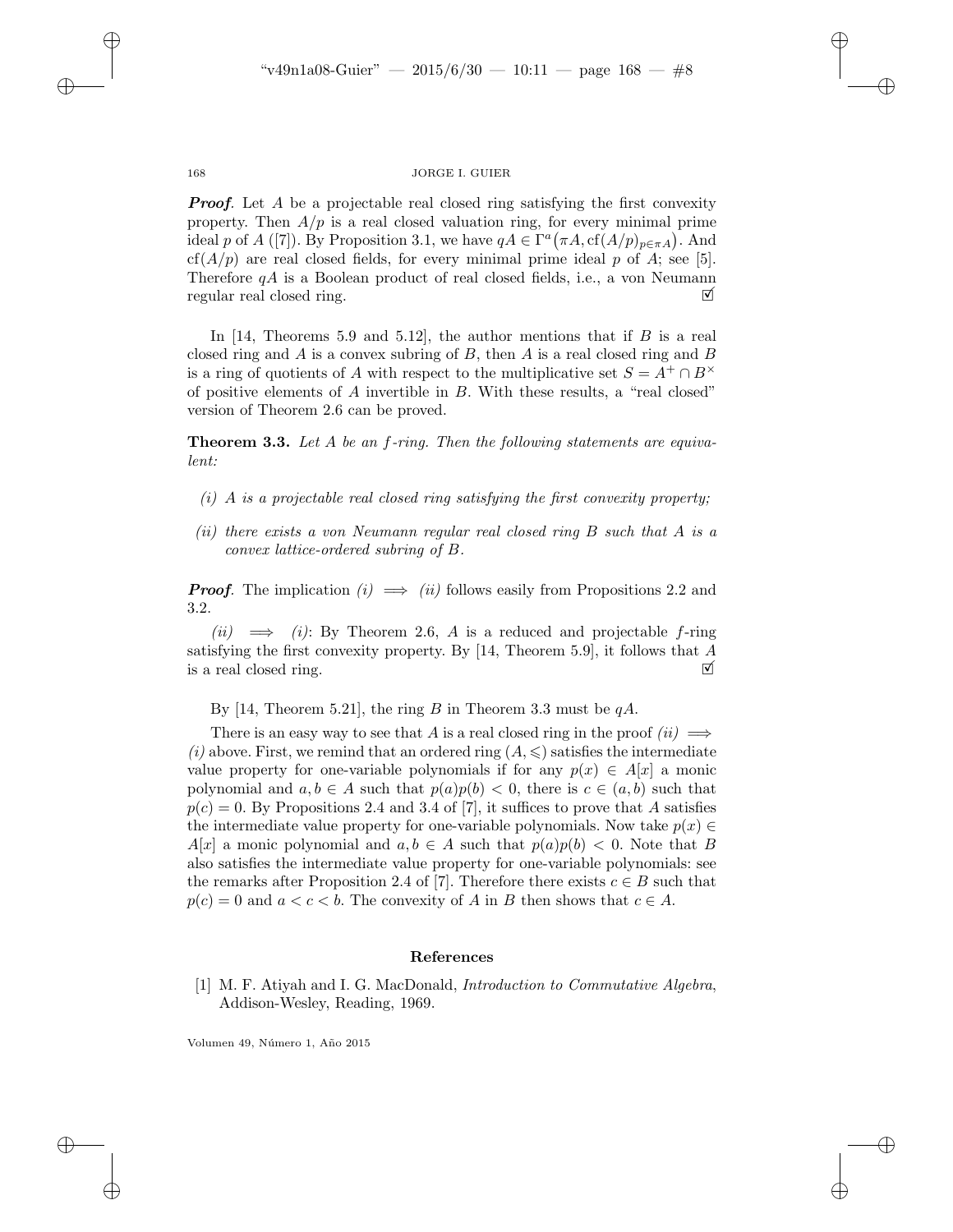$\rightarrow$ 

✐

✐

CONVEX LATTICE-ORDERED SUBRINGS OF VON NEUMANN REGULAR F-RINGS 169

✐

✐

✐

✐

- [2] A. Bigard, K. Keimel, and S. Wolfenstein, *Groupes et anneaux réticulés*, Lectures Notes in Mathematics, vol. 608, Springer, 1977.
- [3] S. Burris and H. P. Sankappanavar, A Course in Universal Algebra, Springer, Berlin, Germany, 1981.
- [4] S. Burris and H. Werner, Sheaf Constructions and Their Elementary Properties, Trans. Amer. Math. Soc. 248 (1979), 269–309.
- [5] G. Cherlin and M. A. Dickmann, Real Closed Rings II. Model Theory, Ann. Pure Appl. Logic 25 (1983), 213–231.
- [6] M. A. Dickmann, Elimination of Quantifiers for Ordered Valuation Rings, J. Symbolic Logic 52 (1987), 116–128.
- [7] J. I. Guier, Boolean Products of Real Closed Rings and Fields, Ann. Pure Appl. Logic 112 (2001), 119–150.
- [8] K. Keimel, The Representation of Lattice-Ordered Groups and Rings by Sections of Sheaves, Lectures Notes in Mathematics (Berlin, Germany), vol. 248, Springer, 1971, pp. 1–98.
- [9] M. Knebusch, Positivity and Convexity in Rings of Fractions, Positivity 11 (2007), 639–686.
- [10] J. Lambek, Lectures on Rings and Modules, Chelsea, New York, USA, 1976.
- [11] S. Larson, Convexity Conditions on f-Rings, Canad. J. Math. 38 (1986), 48–64.
- [12] J. Martínez, The Maximal Ring of Quotient  $f$ -Ring, Algebra Universalis 33 (1995), 355–369.
- [13] N. Schwartz, Real Closed Rings Examples and Applications, Séminaire de Structures Algébriques Ordonnées, vol. 61, 1995-96 (Delon, Dickmann, Gondard eds), Paris VII-CNRS Logique, Prépublications, Paris, France, 1997.
- $[14]$  , Epimorphic Extensions and Prüfer Extensions of Partially Ordered Rings, Manuscripta Math. 102 (2000), 347–381.
- [15] Convex Subrings of Partially Ordered Rings, Math. Nachr. 283 (2010), 758–774.

(Recibido en noviembre de 2014. Aceptado en mayo de 2015)